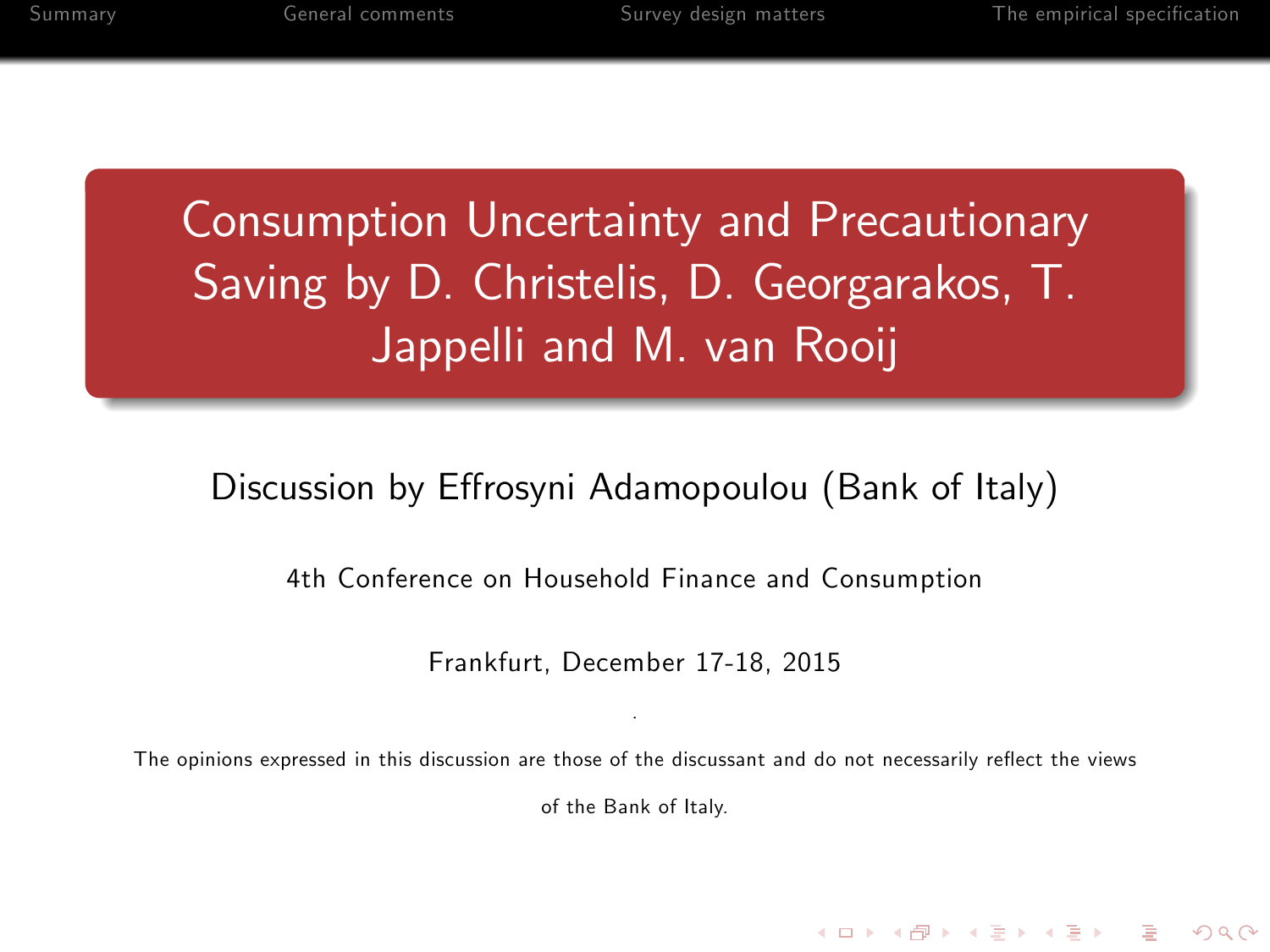### Aim of the paper

- Empirical tests of precautionary saving using the Euler equation.
- <sup>1</sup> Expected consumption growth and consumption risk is not observed $\Rightarrow$ use their observed counterparts: realized consumption growth and consumption risk at  $t+1$  (e.g. Bertola et al., 2005).
- <span id="page-1-0"></span>**2** Elicit subjective expectations on consumption growth and its variability to estimate the Euler equation.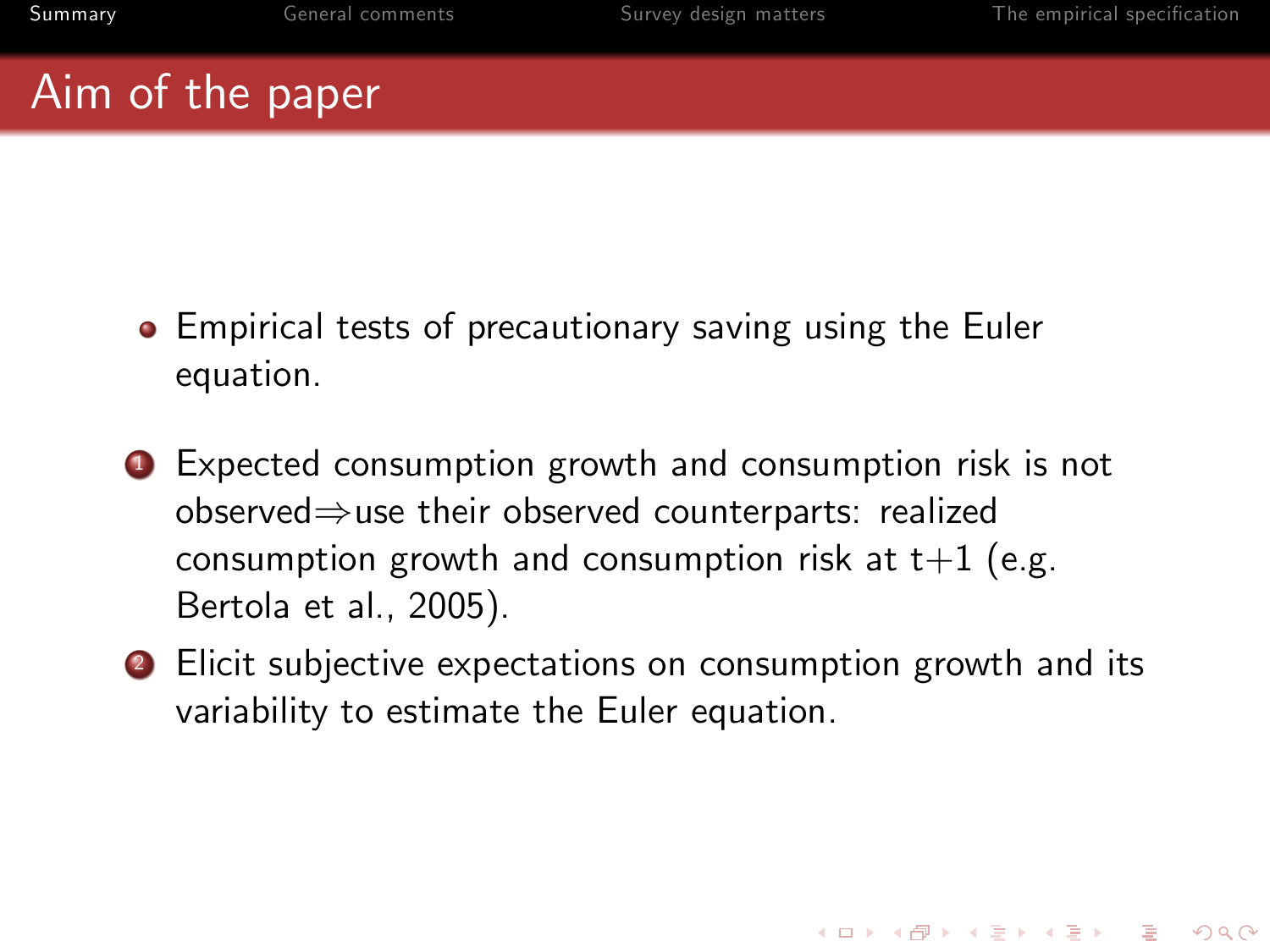### First impression

- **Important contribution in the literature that tries to elicit** subjective expectations.
- Fascinating and difficult task.
- New version is well-written and complete.
- <span id="page-2-0"></span>Newly avalaible data (January 2016?) may enrich the paper.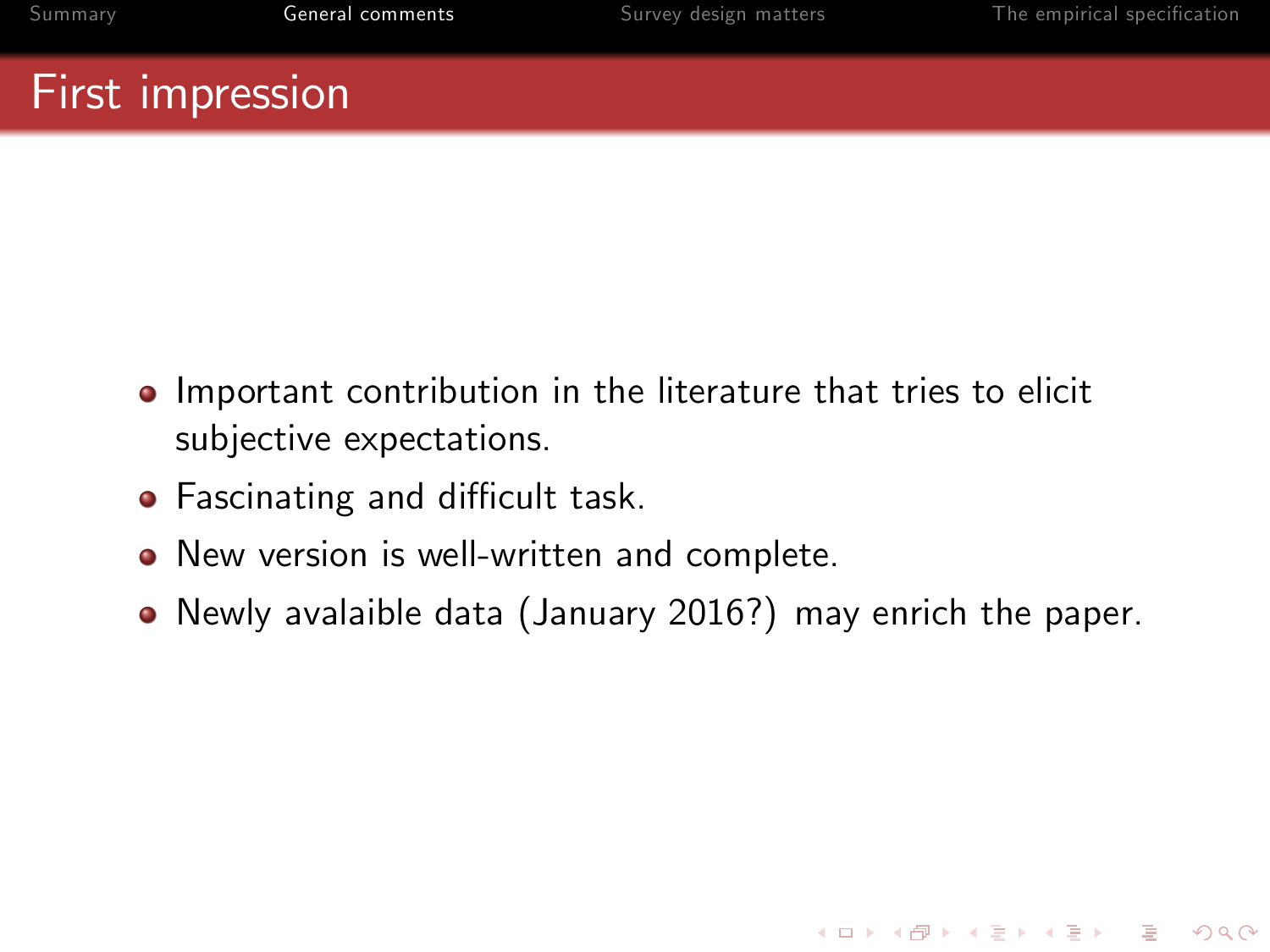### Related literature

- Expected income growth and its variability (Guiso, Jappelli, and Terlizzese, 1992; Jappelli and Pistaferri, 2000).
- Expected probability of unemployment (Guiso, Jappelli, and Pistaferri, 2002; Stephens, 2004).
- Expected inflation growth and its variability (Bruine de Bruin, Manski, Topa, and van der Klaauw, 2011).
- Expected consumption growth (Crump, Eusepi, Tambalotti, Topa, 2015).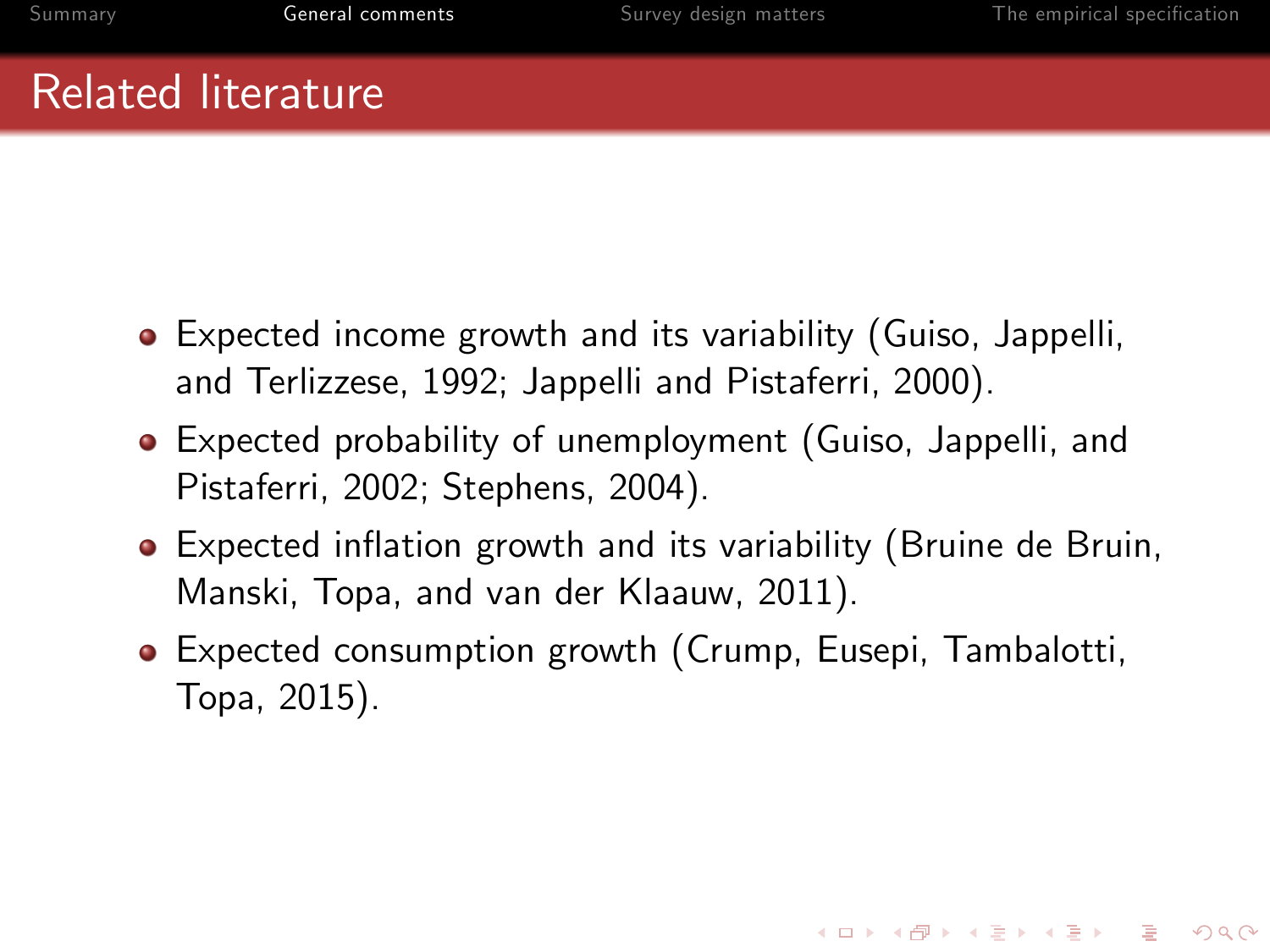#### The question on expected consumption growth

- Think about your household spending on all goods and services in the coming 12 months, do you think it will be higher, about the same, or lower than your current spending?
- <span id="page-4-0"></span>How much (percentage-wise) do you expect that your household spending on all goods and services is [higher/lower] 12 months from now?
	- $\bullet$   $\lt$ 5%, 5-10%, 11-15%, 16-20%, 21-25%, 26-30%,  $>30\%$ .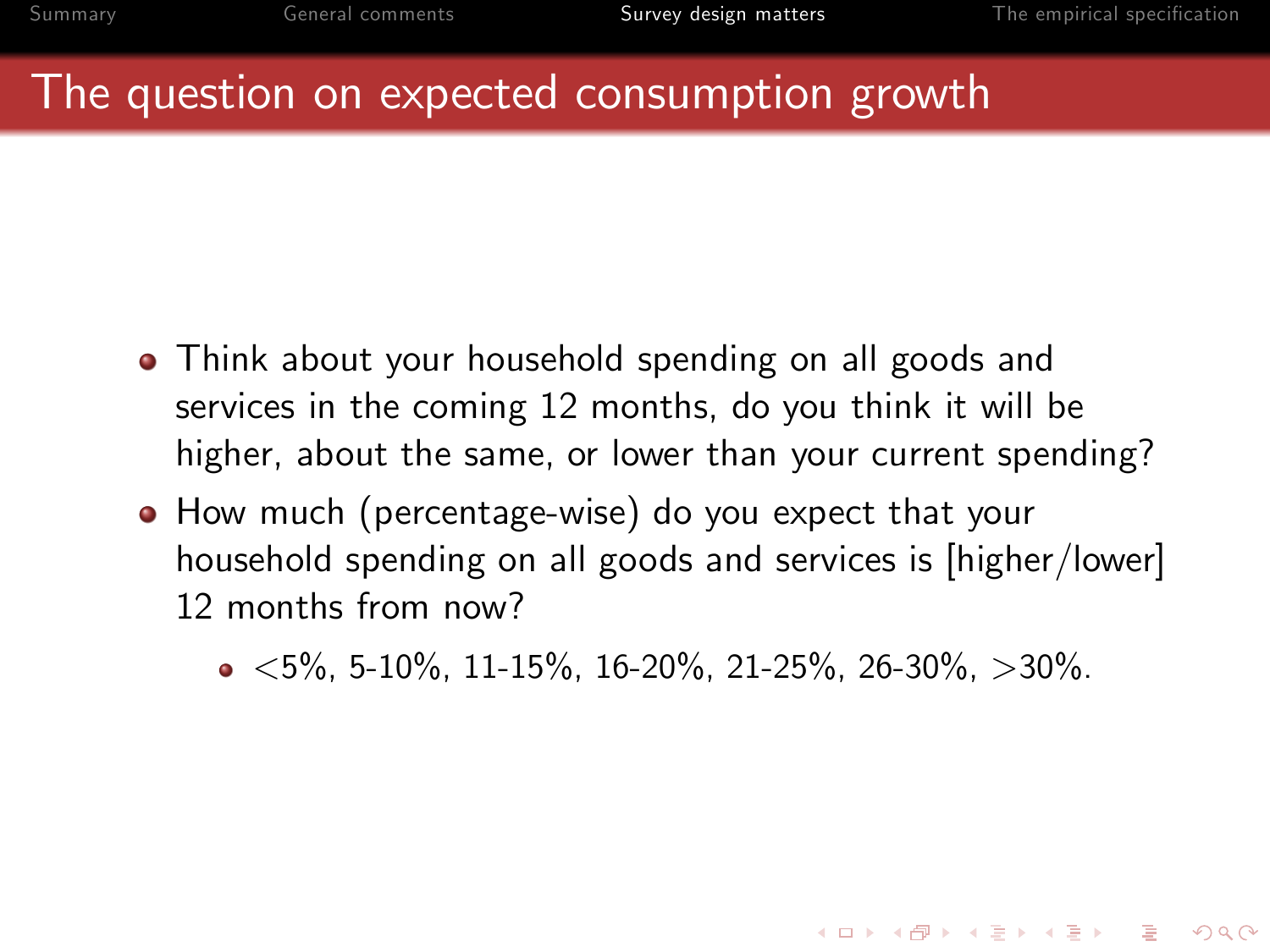#### The question on expected consumption variability

Thinking ahead about your household spending during the next 12 months, what do you expect to be the value of such future spending in a typical month? Please provide the future monthly expenditure.

- $(a)$ Please give the minimum value:  $\epsilon$ .... (y<sub>m</sub>)
- Please give the maximum value:  $\epsilon$ .... (y<sub>M</sub>)  $(b)$

 $(c)$ What is the probability that the household spending value is greater than X? (where X is automatically computed as  $(y_m + y_M)/2$  and appears to the respondent's screen)

|               | 10              | 20 | 30 | 40 | 50 | 60 | 70 | 80 | 90               | 100 |
|---------------|-----------------|----|----|----|----|----|----|----|------------------|-----|
| Absolutely no |                 |    |    |    |    |    |    |    |                  |     |
|               | chance that     |    |    |    |    |    |    |    | Absolutely       |     |
|               | household       |    |    |    |    |    |    |    | certain that     |     |
|               | spending will   |    |    |    |    |    |    |    | household        |     |
|               | be greater than |    |    |    |    |    |    |    | spending will be |     |
| X             |                 |    |    |    |    |    |    |    | greater than X   |     |
|               |                 |    |    |    |    |    |    |    |                  |     |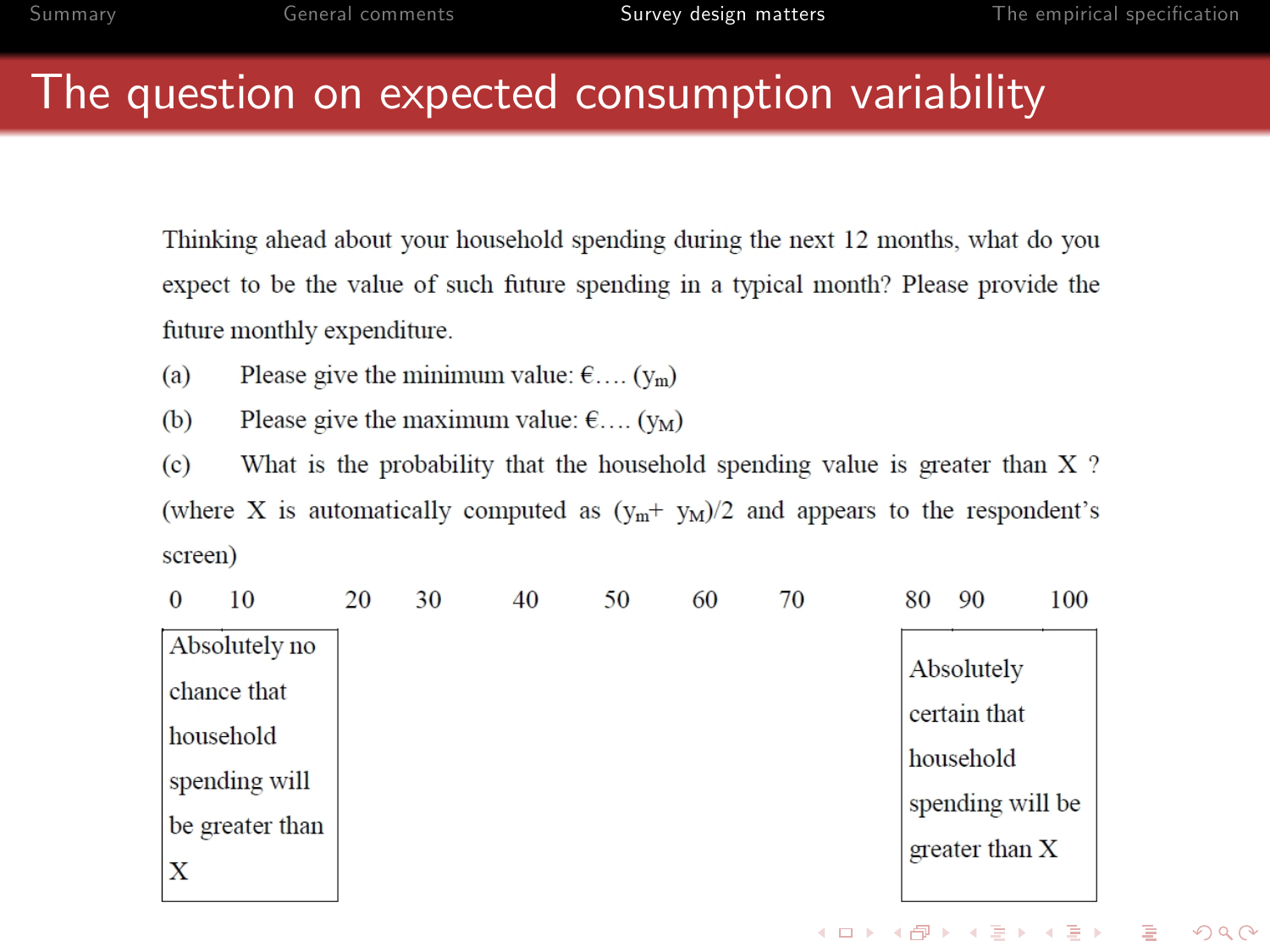K ロ ▶ K @ ▶ K 할 ▶ K 할 ▶ | 할 | © 9 Q @

# Difficulty of the questions

Suppose I had to respond to a survey eliciting subjective expectations: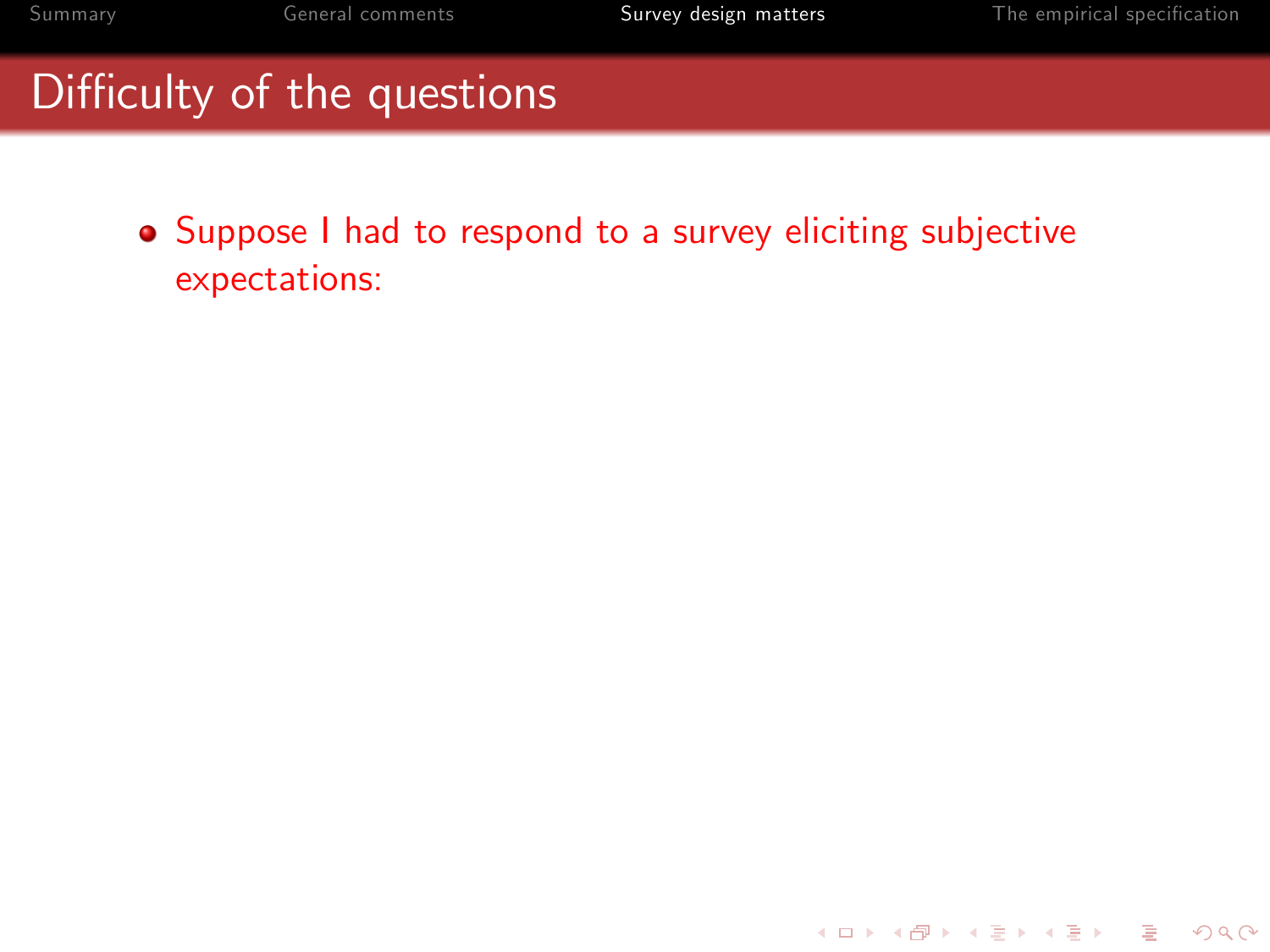- Suppose I had to respond to a survey eliciting subjective expectations:
- Expected probability to be employed next year: 99.9% (permanent job).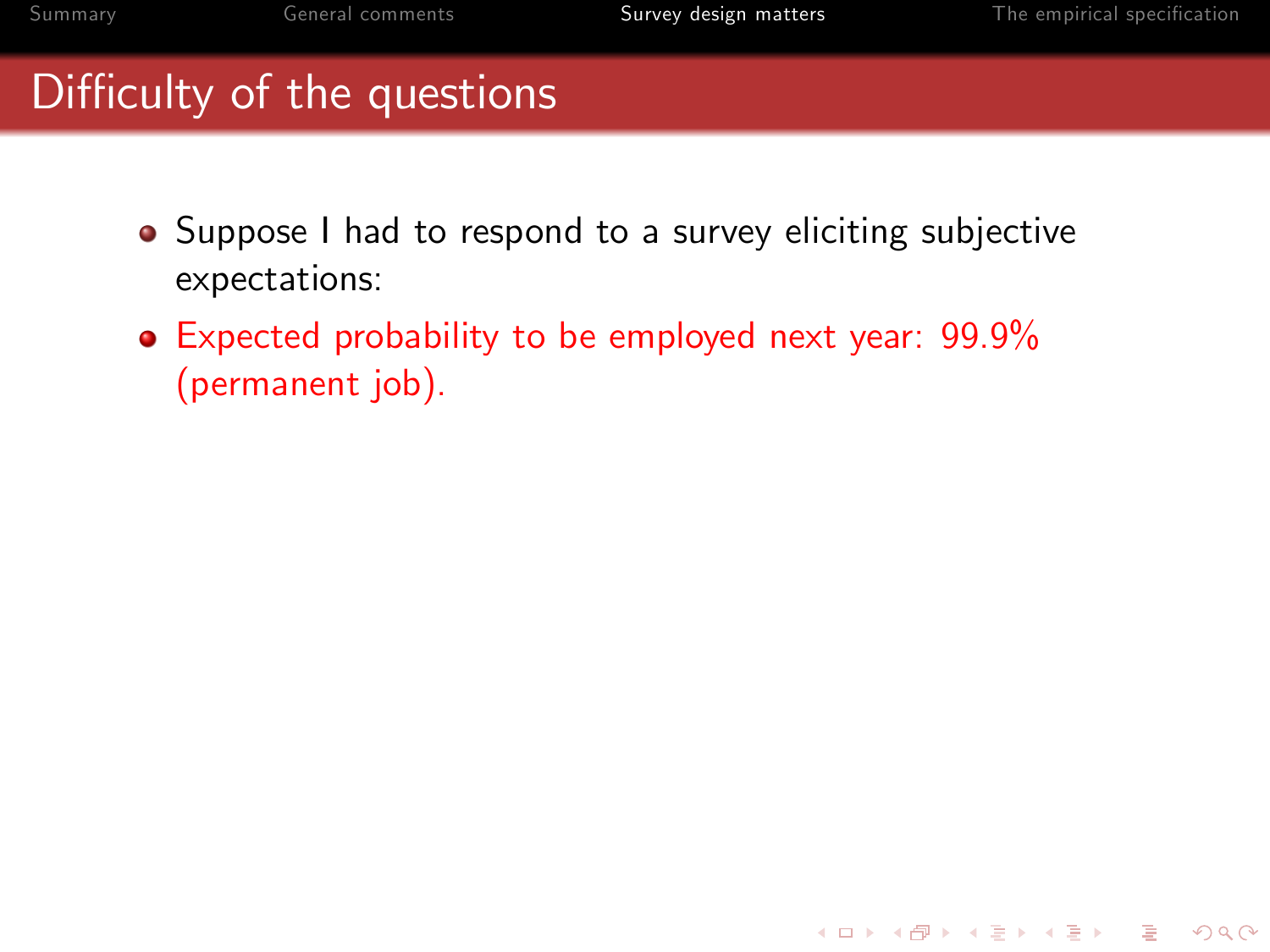- Suppose I had to respond to a survey eliciting subjective expectations:
- Expected probability to be employed next year: 99.9% (permanent job).
- Expected income next year: easy to be computed given that labour income is the only source $+$ earnings profile according to tenure.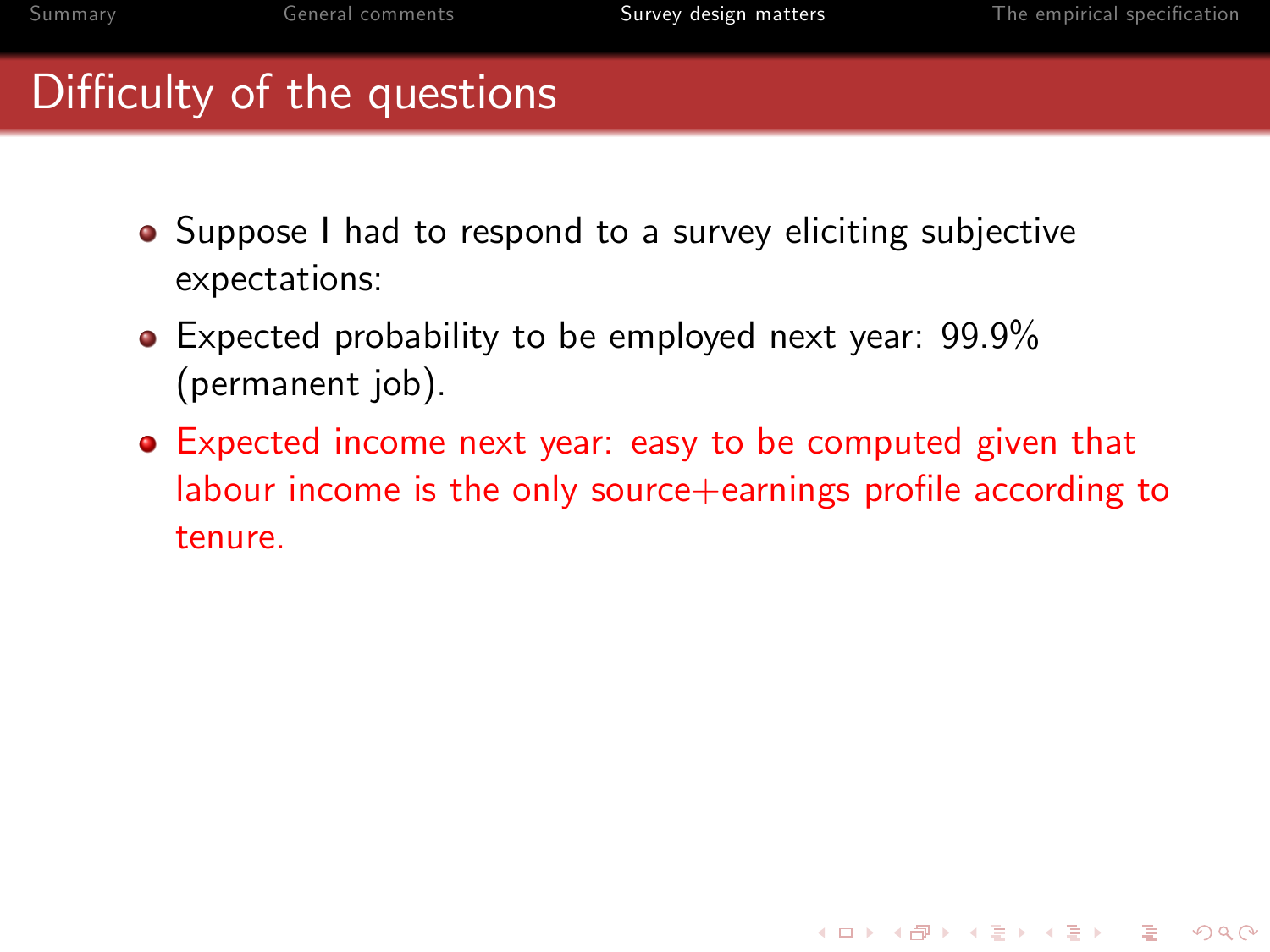- Suppose I had to respond to a survey eliciting subjective expectations:
- Expected probability to be employed next year: 99.9% (permanent job).
- **•** Expected income next year: easy to be computed given that labour income is the only source $+$ earnings profile according to tenure.
- Expected consumption next year? Hmmm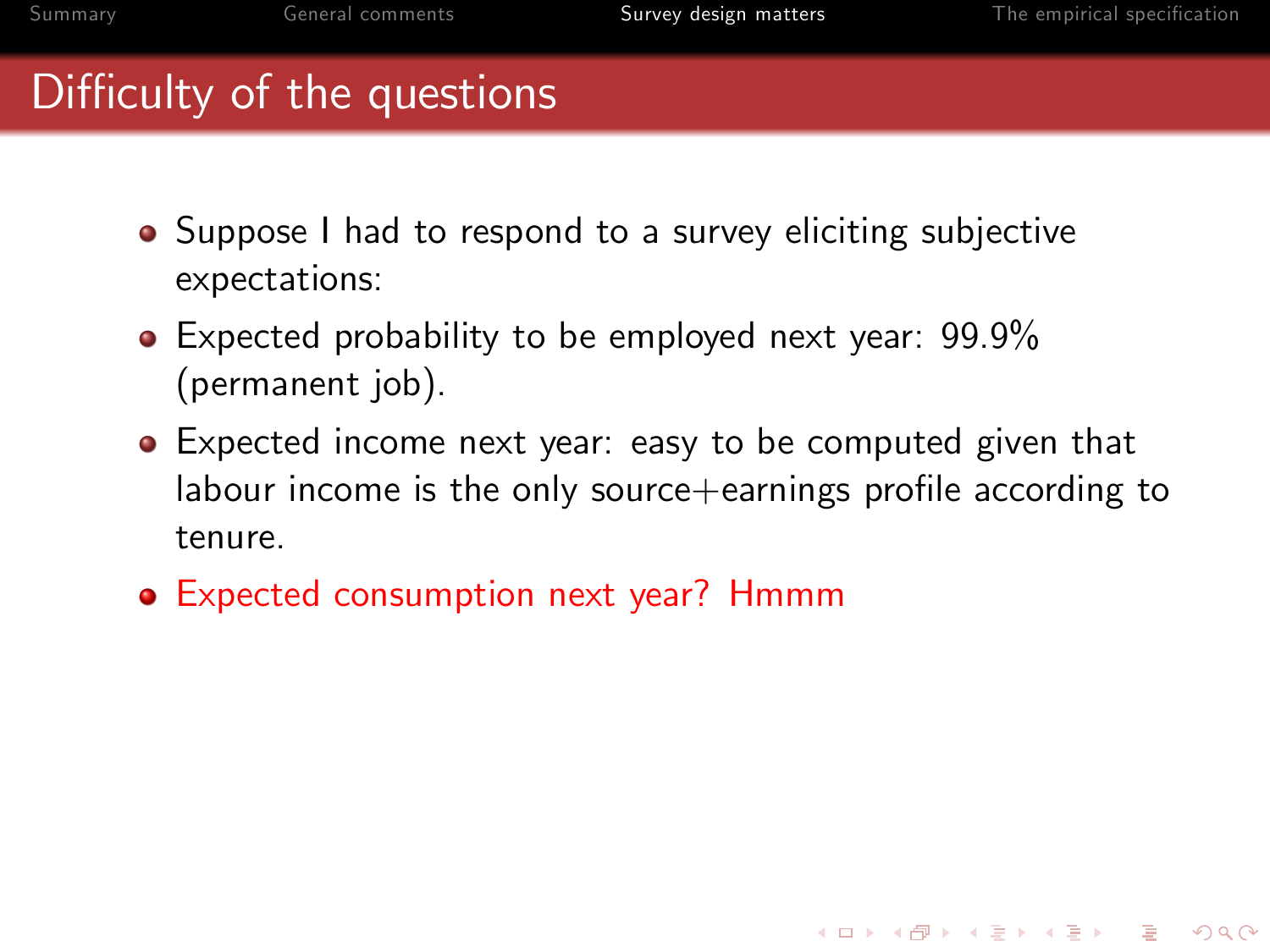- Suppose I had to respond to a survey eliciting subjective expectations:
- Expected probability to be employed next year: 99.9% (permanent job).
- **•** Expected income next year: easy to be computed given that labour income is the only source $+$ earnings profile according to tenure.
- Expected consumption next year? Hmmm
	- **1** Tax exemption for researchers working in Italy might be abolished $\Rightarrow \downarrow E(c_{t+1}).$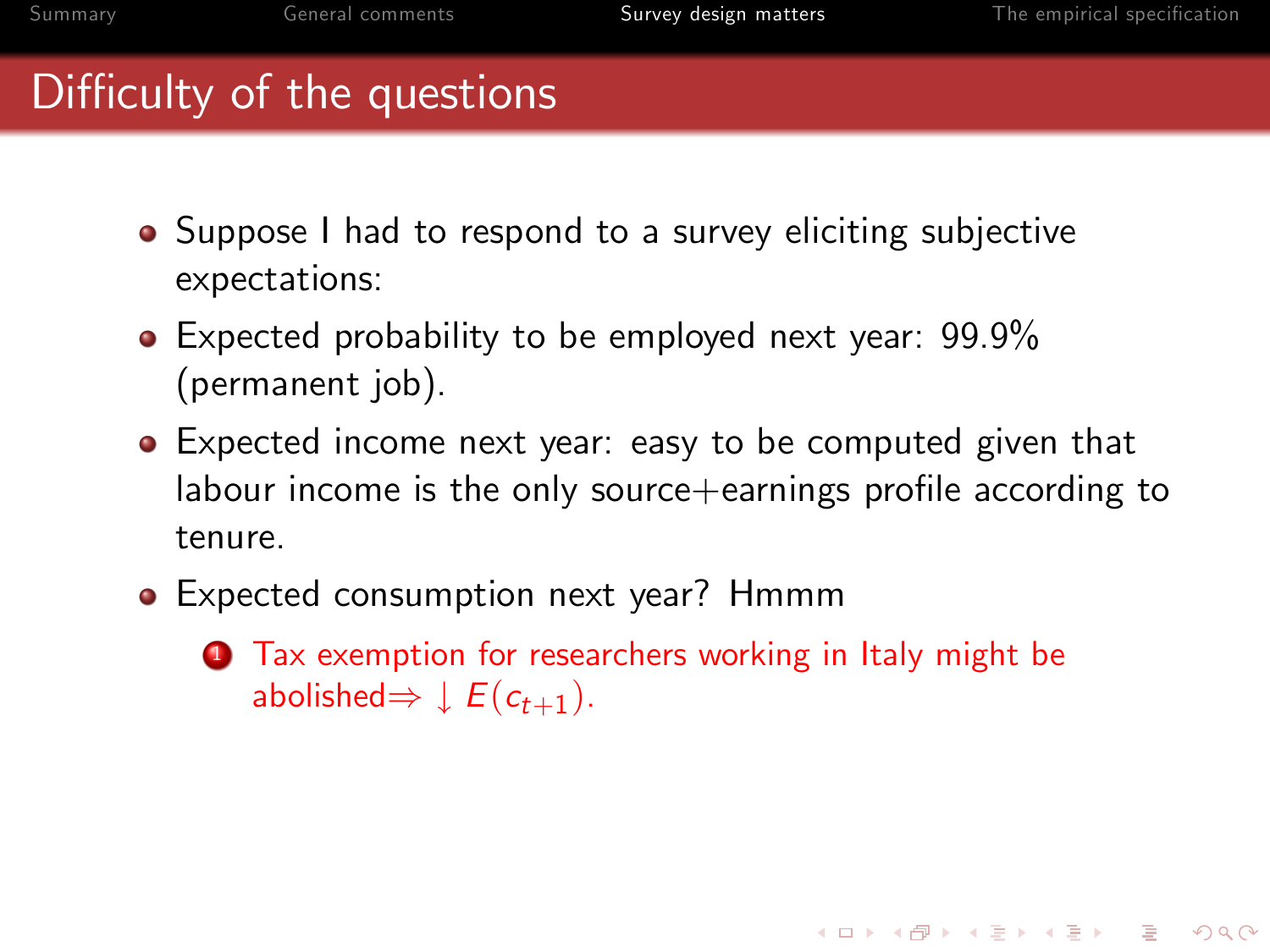- Suppose I had to respond to a survey eliciting subjective expectations:
- Expected probability to be employed next year: 99.9% (permanent job).
- **•** Expected income next year: easy to be computed given that labour income is the only source $+$ earnings profile according to tenure.
- Expected consumption next year? Hmmm
	- **1** Tax exemption for researchers working in Italy might be abolished $\Rightarrow \downarrow E(c_{t+1}).$
	- **2** My boyfriend may dump me $\Rightarrow \uparrow E(c_{t+1})$  to find a new one.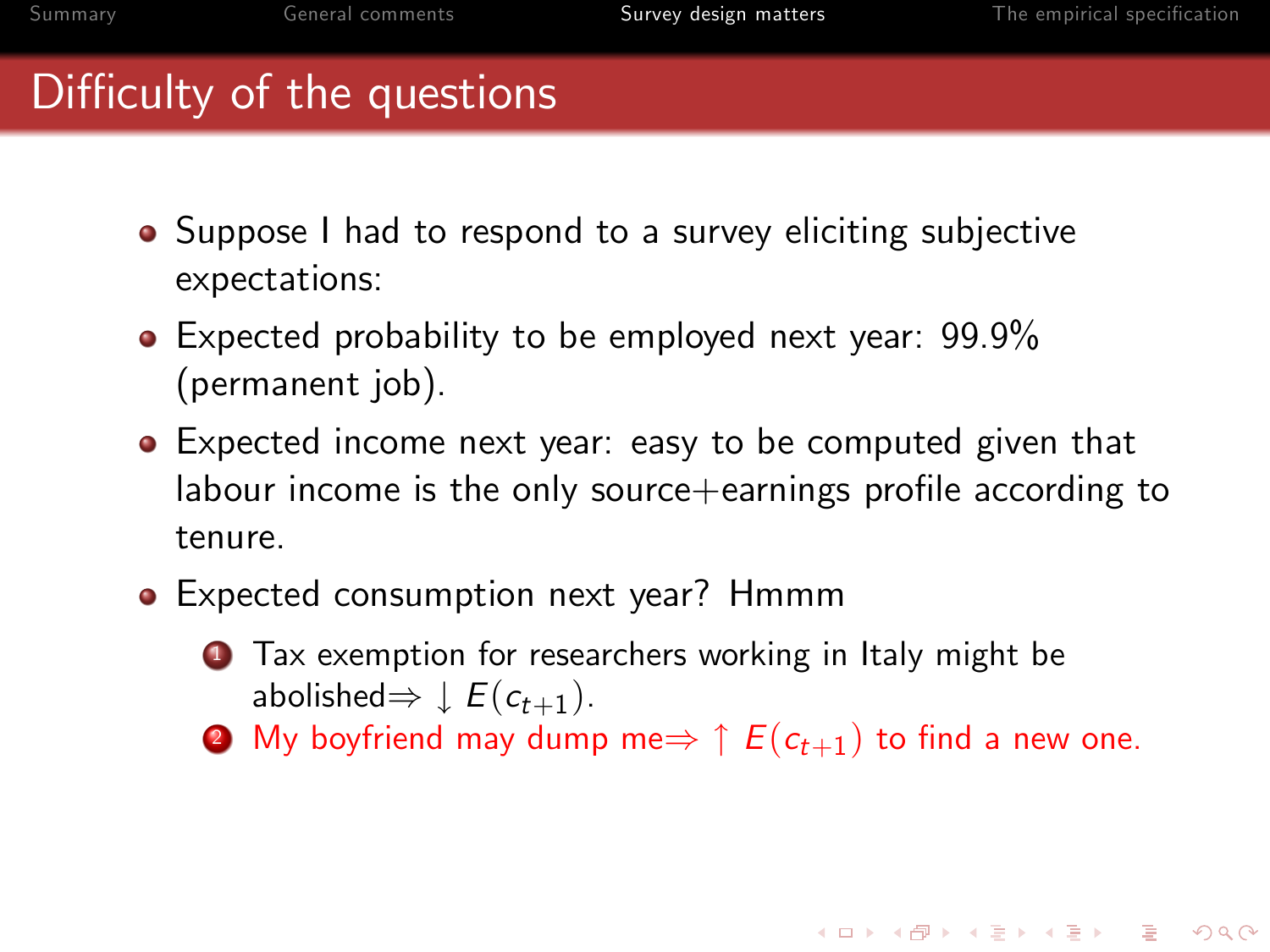- Suppose I had to respond to a survey eliciting subjective expectations:
- Expected probability to be employed next year: 99.9% (permanent job).
- **•** Expected income next year: easy to be computed given that labour income is the only source $+$ earnings profile according to tenure.
- Expected consumption next year? Hmmm
	- **1** Tax exemption for researchers working in Italy might be abolished $\Rightarrow \downarrow E(c_{t+1}).$
	- **2** My boyfriend may dump me $\Rightarrow$   $\uparrow$   $E(c_{t+1})$  to find a new one.
	- **3** Economic situation in Greece still fragile $\Rightarrow \uparrow E(c_{t+1})$  to sustain my family there.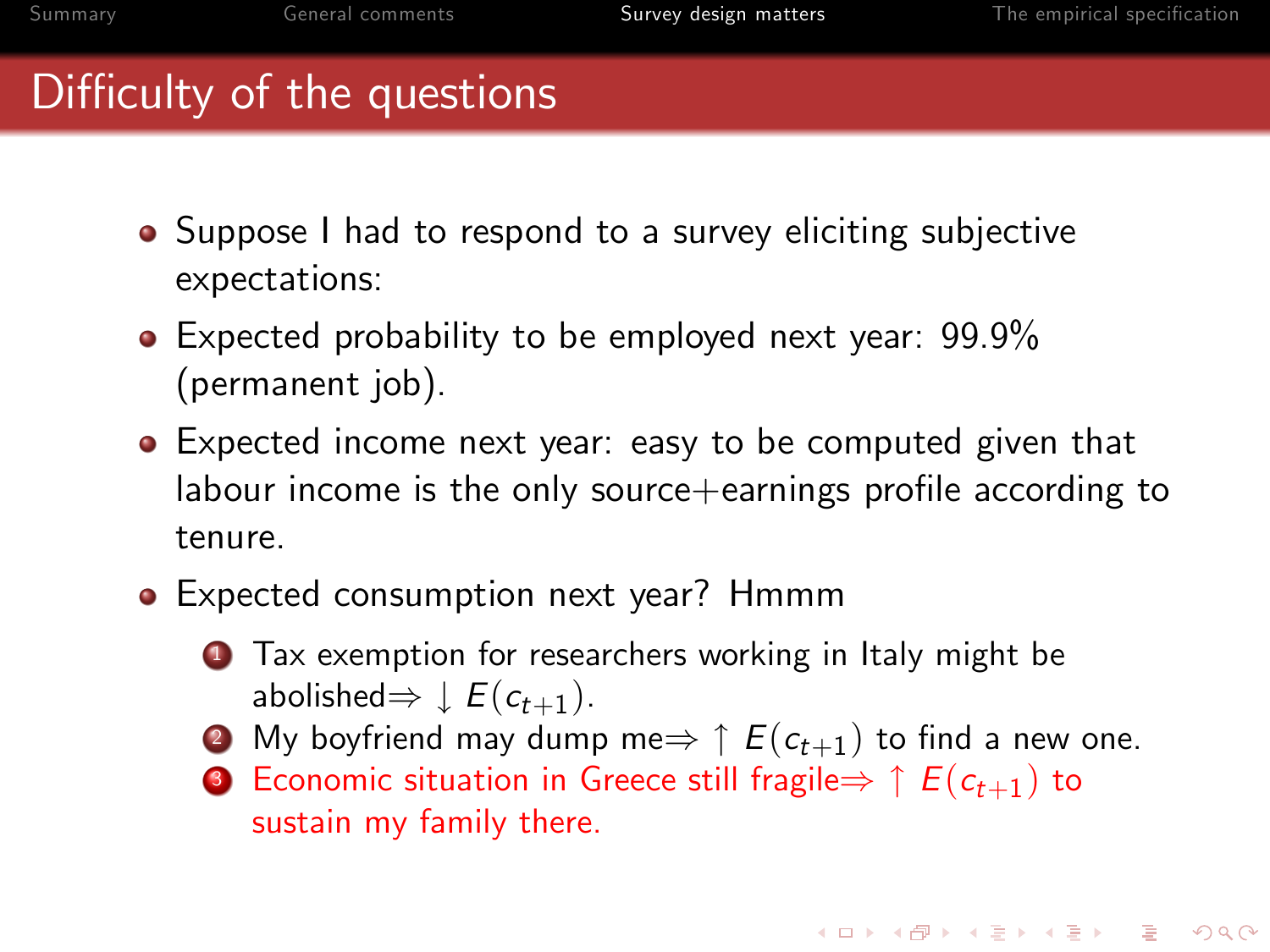- Suppose I had to respond to a survey eliciting subjective expectations:
- Expected probability to be employed next year: 99.9% (permanent job).
- **•** Expected income next year: easy to be computed given that labour income is the only source $+$ earnings profile according to tenure.
- Expected consumption next year? Hmmm
	- **1** Tax exemption for researchers working in Italy might be abolished $\Rightarrow \downarrow E(c_{t+1}).$
	- **2** My boyfriend may dump me $\Rightarrow$   $\uparrow$   $E(c_{t+1})$  to find a new one.
	- **3** Economic situation in Greece still fragile $\Rightarrow \uparrow E(c_{t+1})$  to sustain my family there.
	- **4 Overall: No idea!**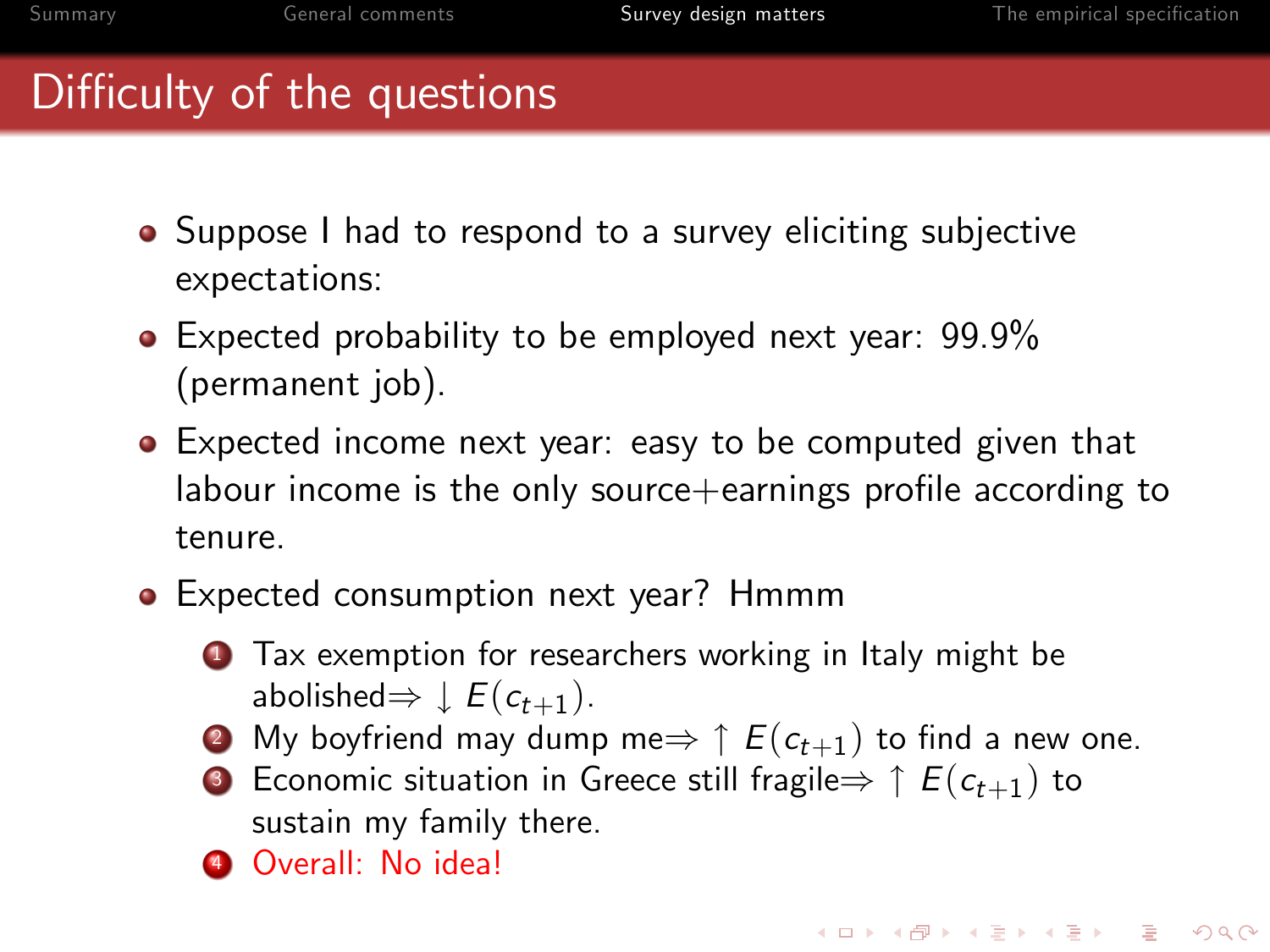- Attanasio et al. (2015), Cunha et al. (2015) elicit maternal beliefs about the technology of skill formation.
- $\bullet \Rightarrow$  Consumption expectations may not be that difficult after all.
- **•** Crucial: appropriate survey design.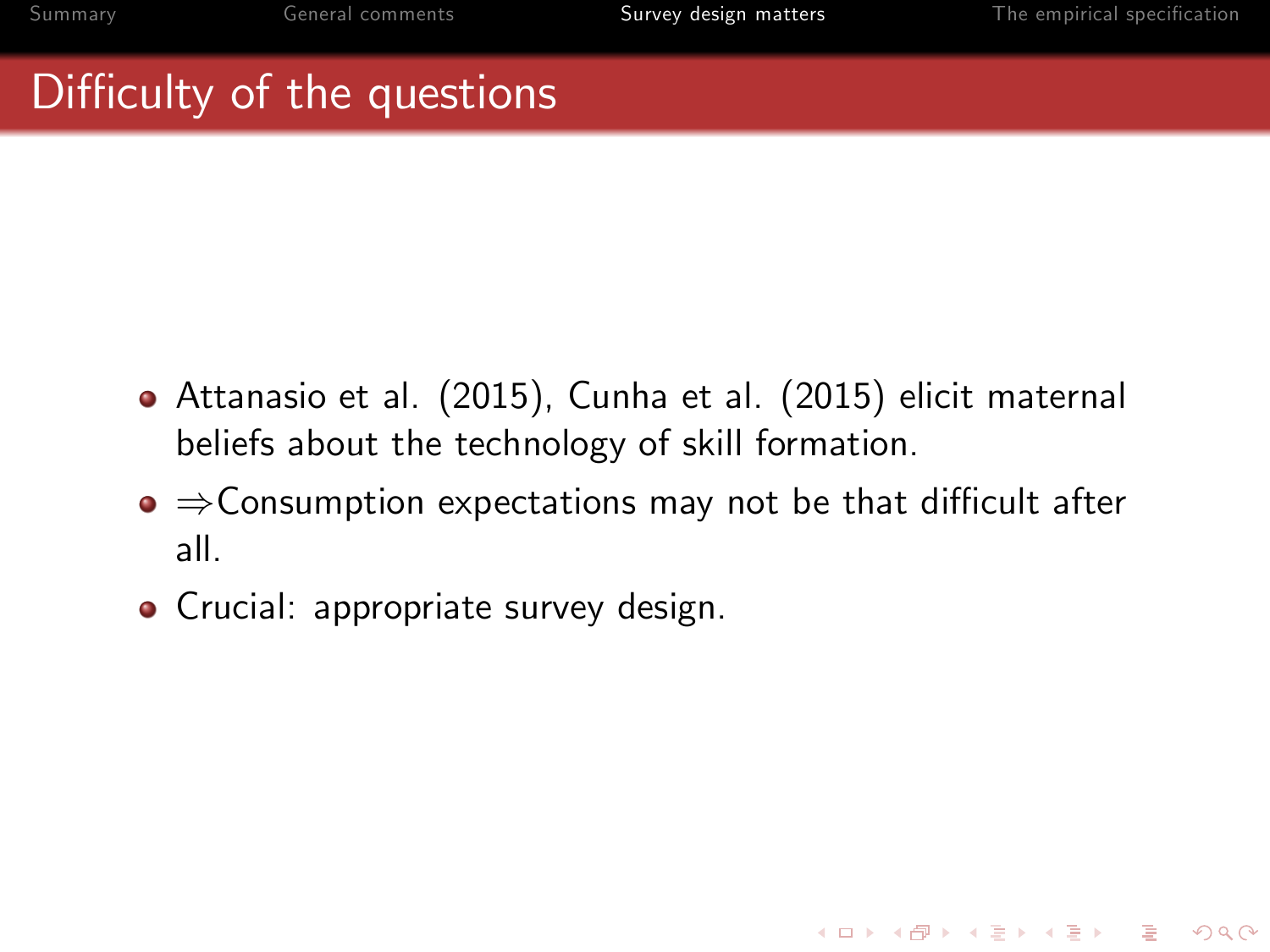### An early effort goes back to 2000

- An effort to elicit subjective expectations about future consumption was actually made in  $2000 \Rightarrow$  Bank of Italy's SHIW.
- Q: "You told me earlier that the average monthly expenditure of your household for all kinds of consumption during 2000 was... In 2001 how much do you think your household will spend on average per month for all consumption? And in 2002?"
- **•** Point estimates.
- No question about expected consumption variability.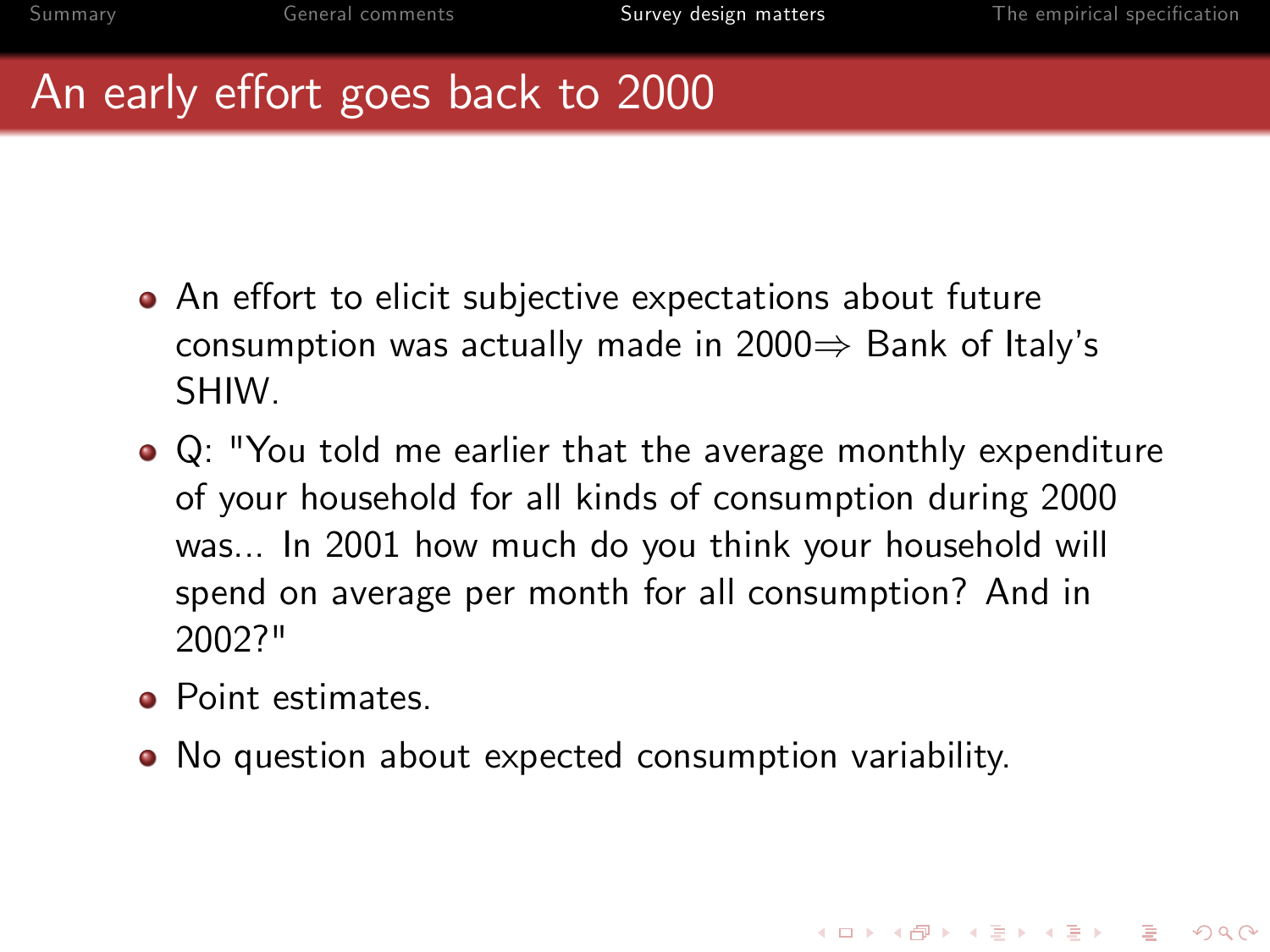イロト イ部 トイをトイをトー

活

 $299$ 

#### How did the answers look like?



|              | Variable Mean (in $\epsilon$ ) Observations |       |
|--------------|---------------------------------------------|-------|
| $C_{\pm}$    | 1.042                                       | 3,933 |
| $E(c_{t+1})$ | 1.162                                       | 3.018 |
| $E(c_{t+2})$ | 1.219                                       | 2,521 |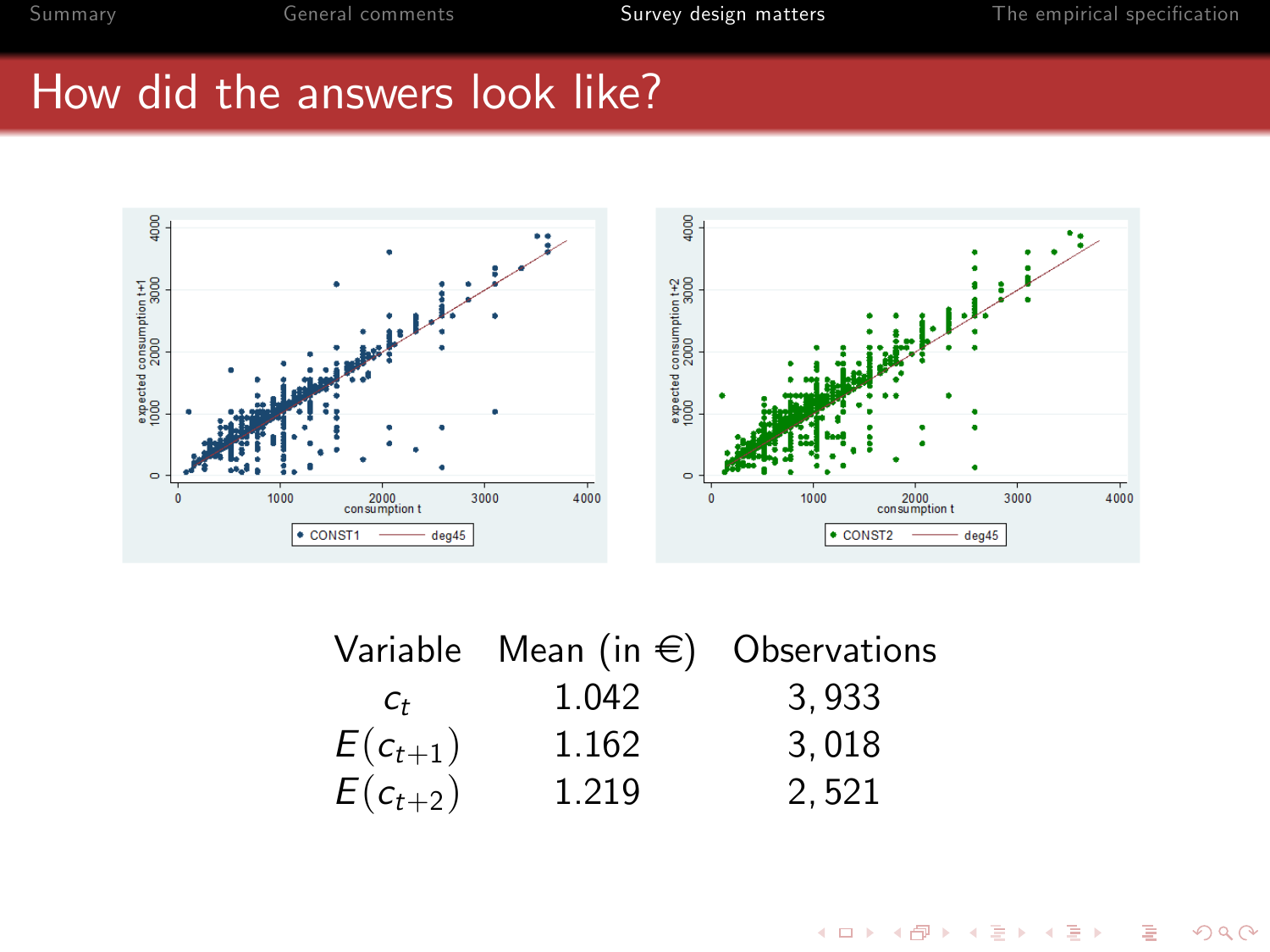### General evaluation of the SHIW question

- A lot of missing values (I do not know/I do not want to answer).
- The quality of the answers to the questions that followed and were otherwise standard had deteriorated.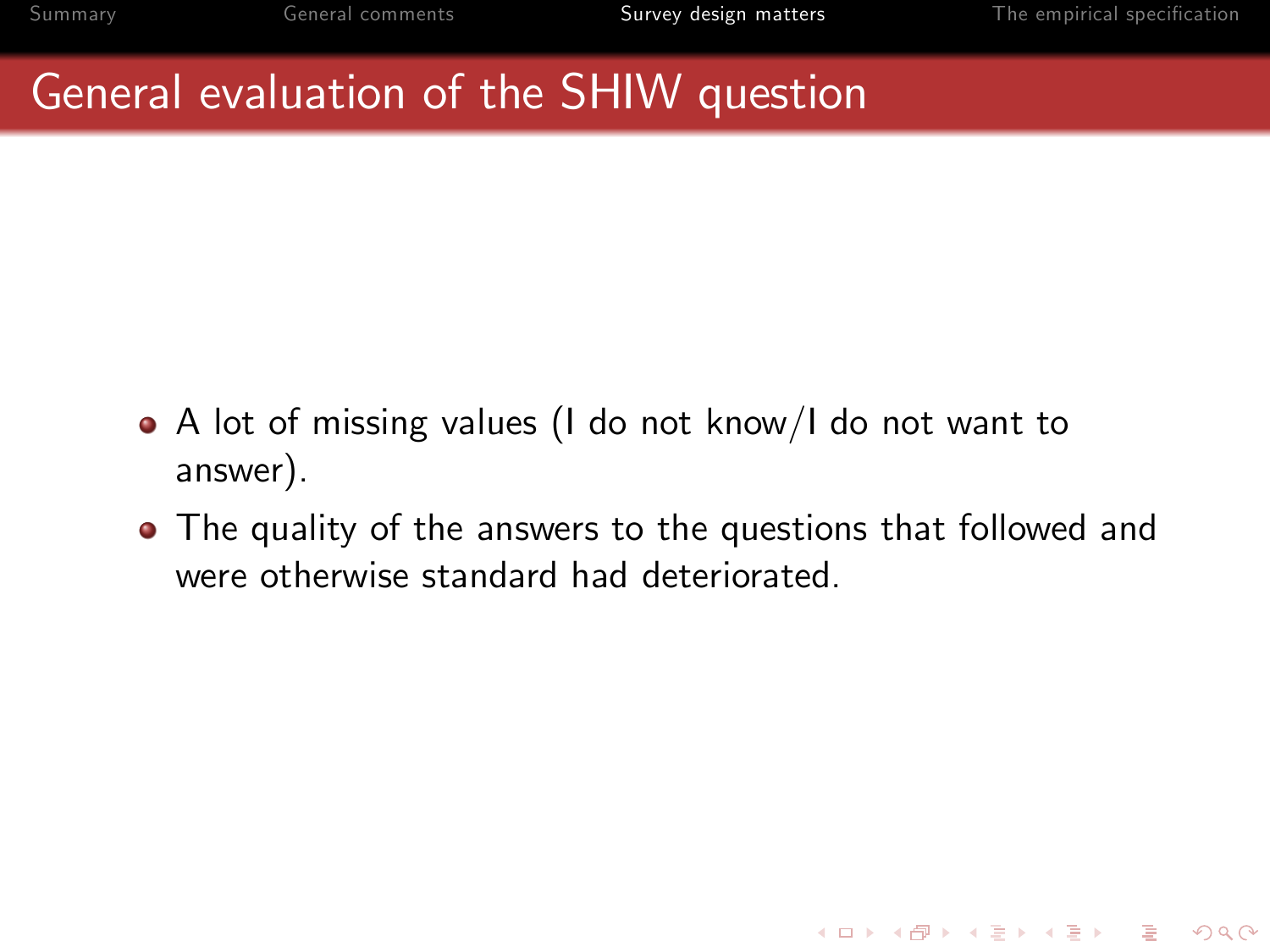**KORK ERKER ER AGA** 

#### Expectations versus realizations

- Panel component (half of the sample) was interviewed again in 2002.  $\Rightarrow$  Possible to compare expected to realized consumption.
- Did households predict well?



•  $corr(c_{t+1}, E(c_{t+1})) = 0.38$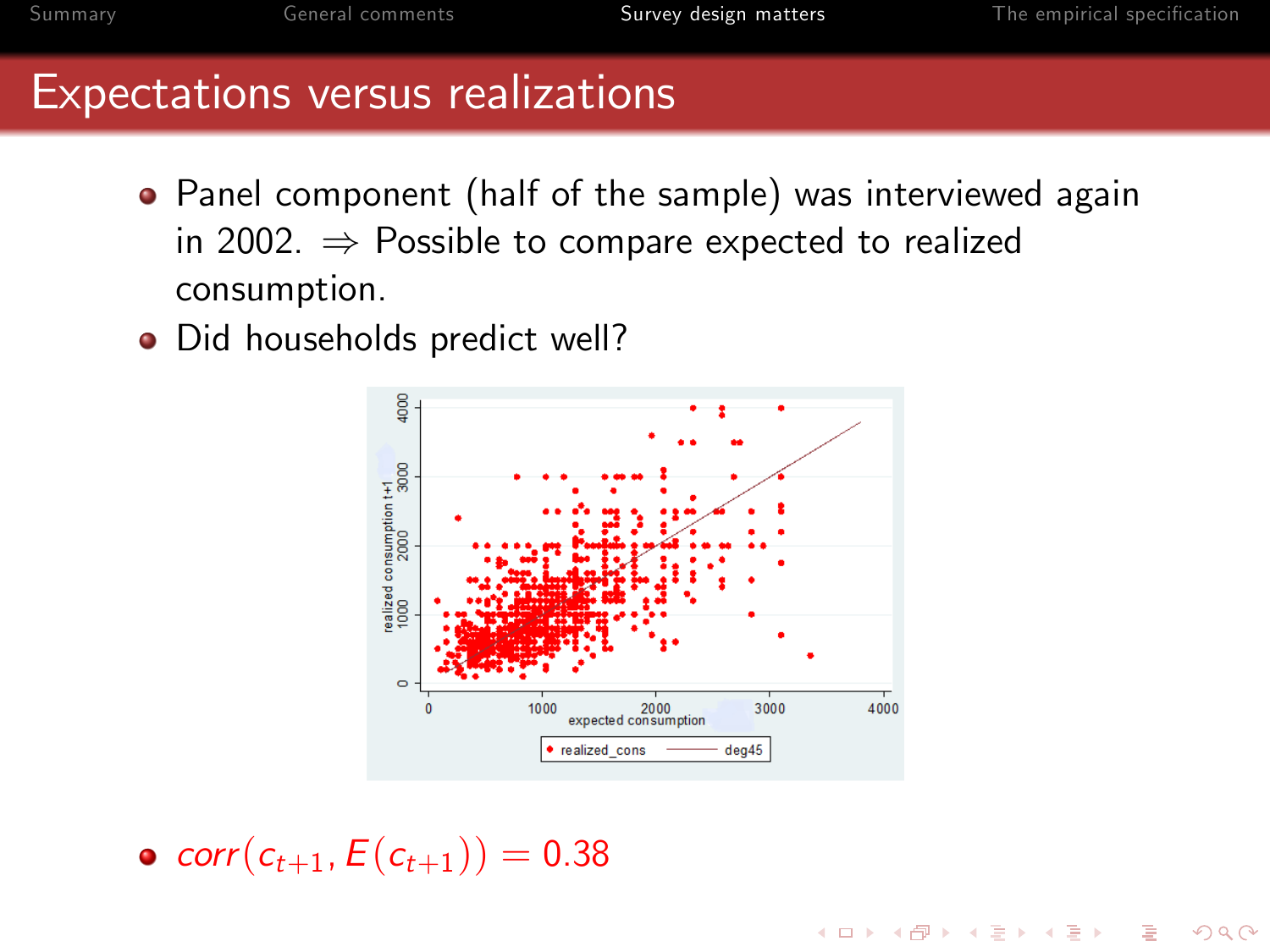K ロ ▶ K @ ▶ K 할 ▶ K 할 ▶ ... 할 ... 900

#### Expectations versus realizations

- Panel component (half of the sample) was interviewed again in 2002.  $\Rightarrow$  Possible to compare expected to realized consumption.
- Did households predict well?



• corr $(c_{t+1}, E(c_{t+1})) = 0.38$ •  $corr(c_{t+1}, c_t) = 0.66$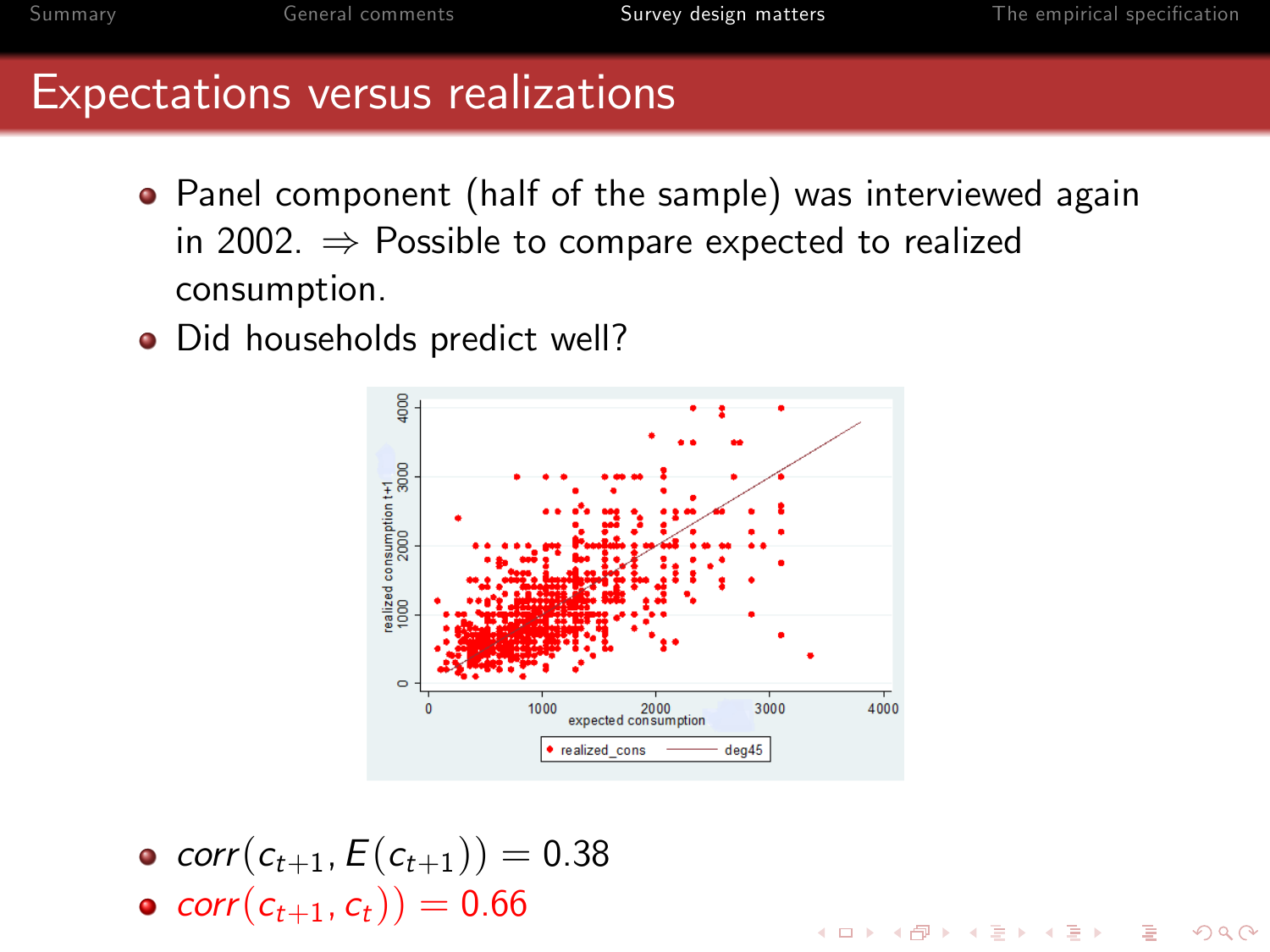### This paper

- The authors do not ask for point estimates of expected consumption.
	- Higher than now, about the same, lower than now
	- $\bullet$  Brackets <5%, 5-10%, ..., 26-30%, >30%.
	- $\bullet \Rightarrow$  easier to answer.
- However, expected variabililty of consumption may still be a difficult question.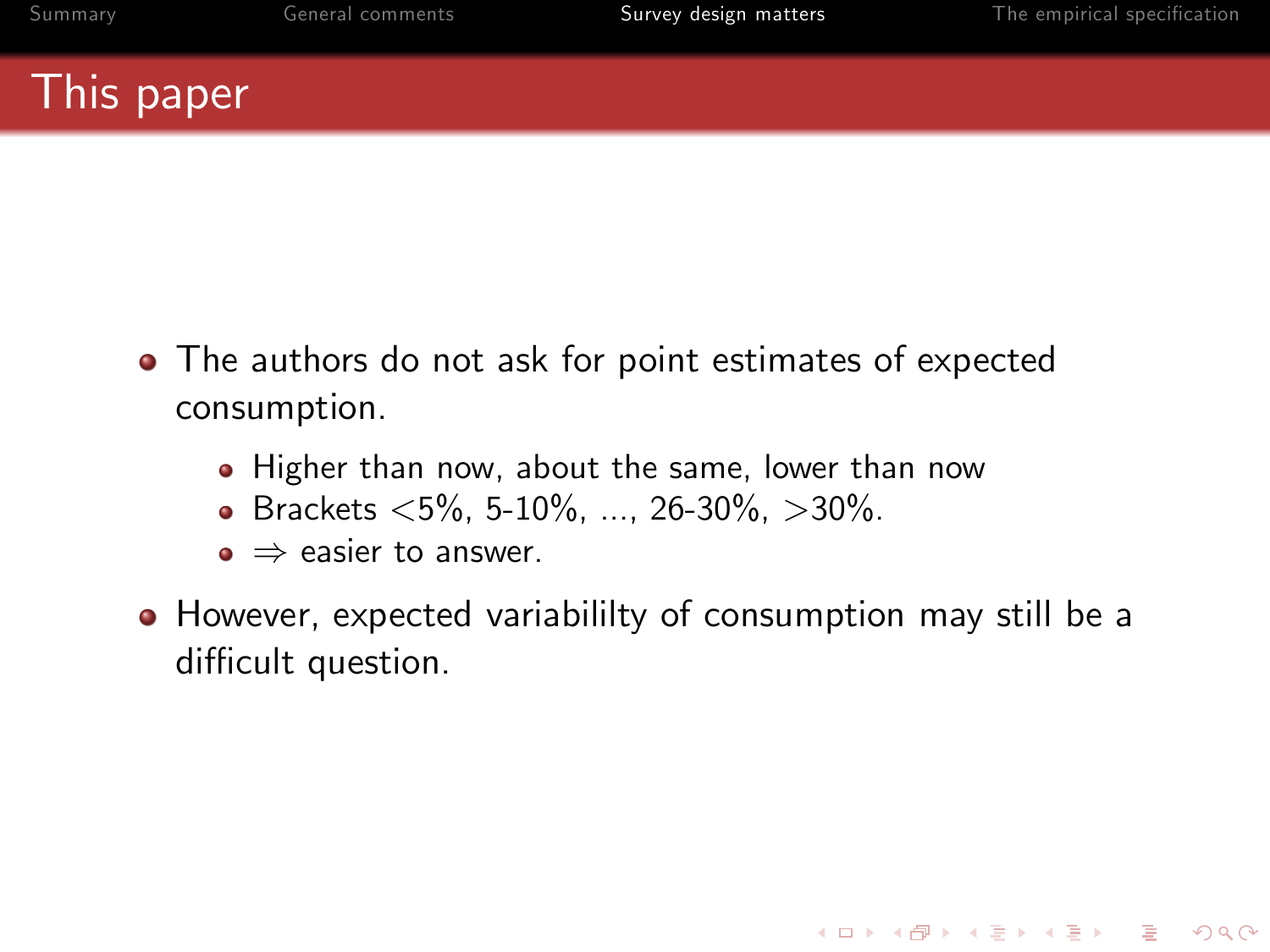### Education and financial literacy

- No educational gradient in answering income expectations (Guiso, Jappelli, and Terlizzese, 1992).
- By contrast, education is known to affect the answers to inflation expectations (Bruine de Bruin, Manski, Topa, and van der Klaauw, 2011).
- What about consumption expectations? Could you control for education?
- Missing values? Does education matter? How do you treat those who say "I do not know"?
- <span id="page-21-0"></span>• Panel survey $\Rightarrow$  Do you observe learning in responses?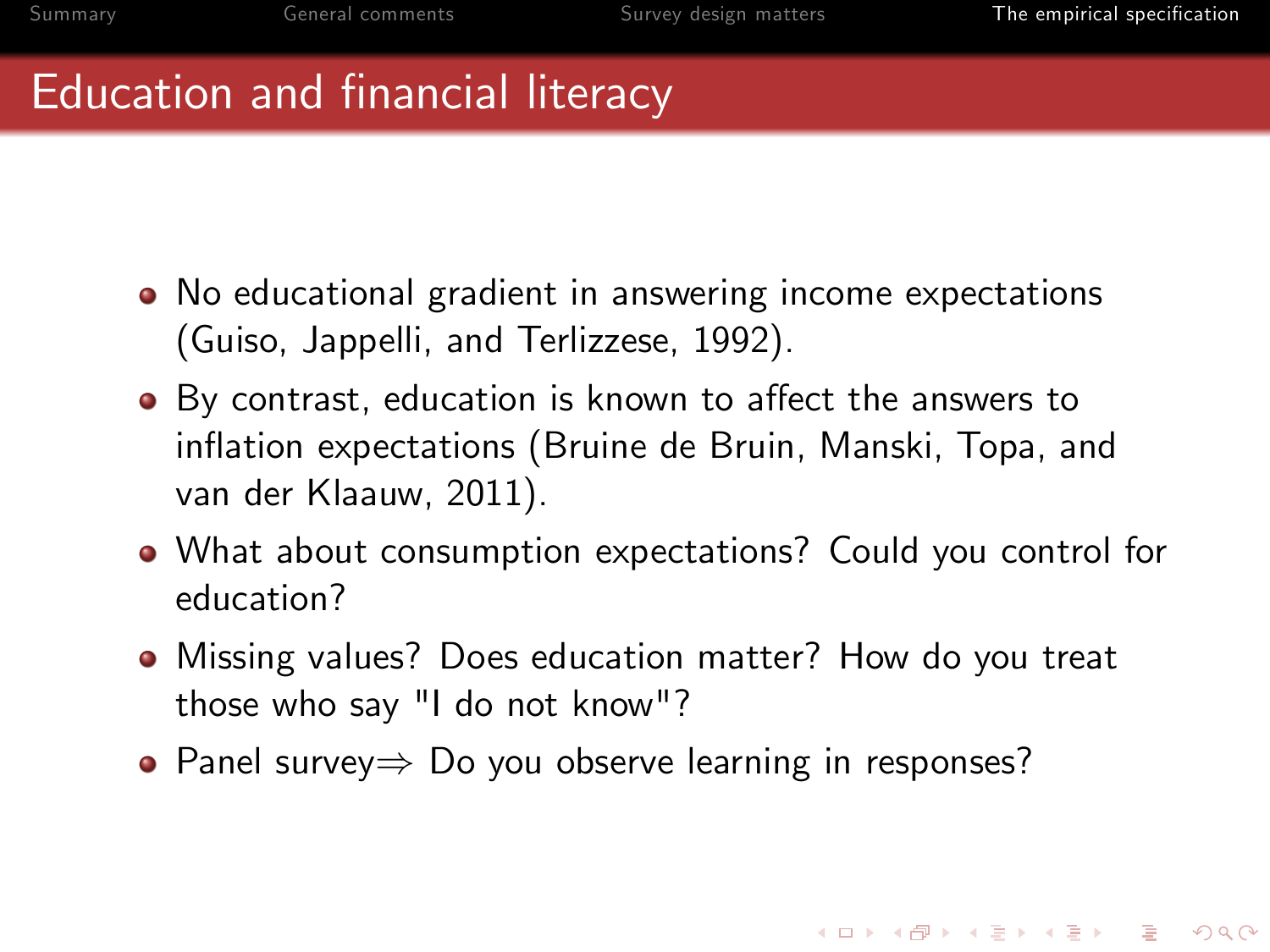#### To instrument or not to instrument

- Bertola, Guiso, Pistaferri (2005) do not observe expected consumption variability.
- $\bullet \Rightarrow$  they use realized consumption variability t+1 and instrument it with expected income variability  $t+1$ .
- Validity of the instrument: income uncertainty should not affect consumption growth after controlling for the latter's conditional volatility (a sufficient statistic for the relevant risk in the absence of liquidity constraints).
- Need to instrument even when using expectations instead of realizations as there is the possibility that unobservable variables in the error term are correlated with expected consumption risk (?)
- $\bullet \Rightarrow$  Hopefully no.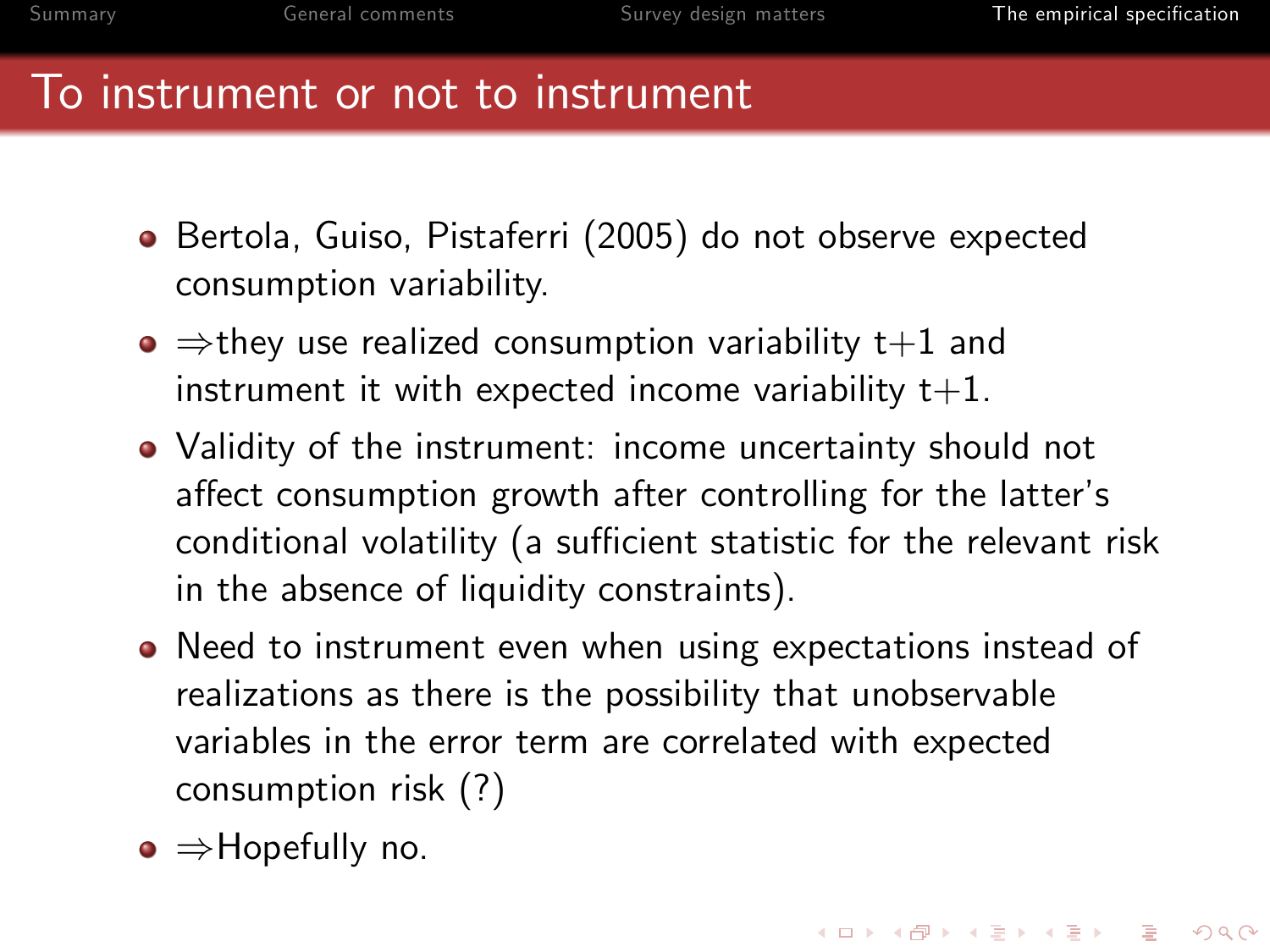$\left\{ \begin{array}{ccc} \pm & \pm & \pm \end{array} \right.$ 

 $\equiv$  $ORO$ 

#### To instrument or not to instrument

Why is expected income variability a weak instrument of expected consumption variability?